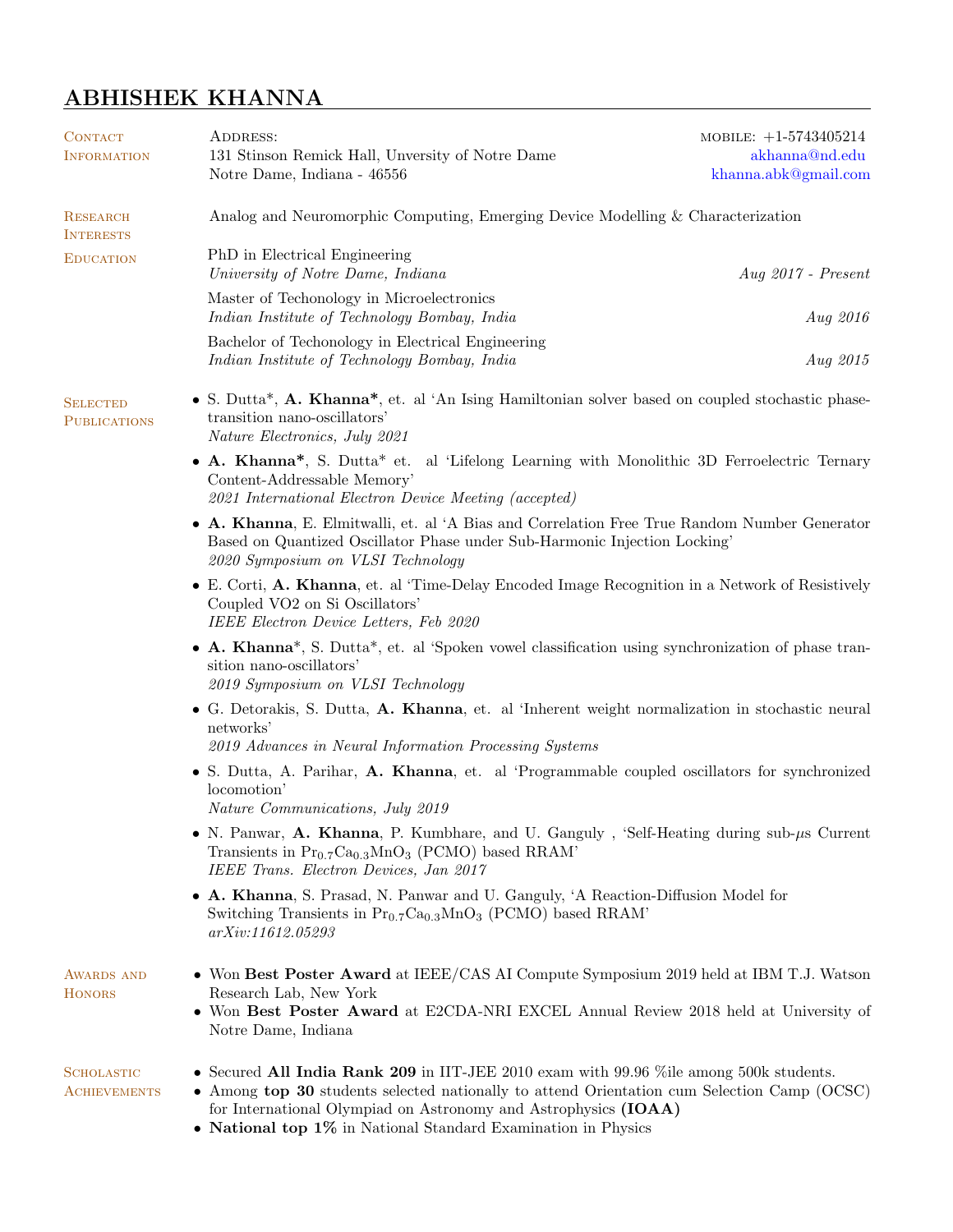**RESEARCH** 

# Ising Machine with Phase Transition Nano-Oscillators for Combinitorial Optimization

#### Funded by: Intel Corporation, SRC

Ising machines are physical systems mapping certain classes of combinatorial optimization problems to the ground state of an Ising model. We use second-harmonic injection locking (SHIL) to create artifical 'spins' from VO<sup>2</sup> phase transition nano-oscillators (PTNO) and find the solution of problems like weighted Max-cut, Maximum Indepedent Set and Boolean Satisfiability.

- Experimentally demonstrate 10 oscillator network with 'ferromagnetic' and 'antiferromagnetic' interaction using novel dual-gate Ferroelectric FET based bidirectional analog coupling
- Develop SPICE simulation frameowrk for large scale oscillator network simulation with calibrated parasitics and noise parameters, evaluating quality of synchronization
- Develop Phase Projection Vector (PPV) based macromodel for non-linear PTNO, solving phase dynamics differnetial equations for 1000 oscillator network
- Benchmark 5x improvement in energy efficiency solving dense Max-Cut problems over closest memristor-based accelerator and several order of magnitude over GPU, FPGA implemenations
- Demonstrate efficient boltzmann sampling from coupled PTNO network enabing energy minimization based learning models

#### Monolithic 3D FeFET Ternary Content-Addressable Memory for Few-Shot Learning Funded by: DARPA, SRC

Lifelong learning at the edge requires on-the-fly learning from scarce data in one or few shots which can be enabled by memory augmented neural networks (MANNs). We utilize a ternary content addresable memory (TCAM) to provide a highly dense, energy-efficient and low latency embedded non-volatile memory for performing in situ massively parallel search across all stored vectors.

- First demonstration of few-shot learning using a fabricated monolithic 3D ternary content addressable memory using back-end-of-line (BEOL) ferroelectric FETs
- Demonstrated record low write voltage of 1.6V with 20ns write latency for BEOL FeFETs and high write endurance exceeding  $10^{10}$  cycles
- Experimentally demonstrate a 3-way 3-shot learning with 20-bit feature vectors using Omniglot dataset and achieve an inference accuracy of 70% comparable to GPU accuracy of 72%

## Exploiting High Temperature Phase Transition in Lanthanum Cobaltite for abrupt Selectors and RF switches

#### Collaboration with : NIST Boulder, Northrup Grumman

We develop an insulator-to-metal transition (IMT) selector and RF switch using Lanthanum Cobaltite (LCO) for the first time which shows electrically triggered IMT transition at low operating voltage and high non-linearity over a wide range of temperature (25C-150C)

- Fabricated scaled (75nm dia) LCO/LSCO vertical selector and demonstrated sub-1V switching with >150x non-linearity at 85C
- Showed fast switching  $\langle 20$ ns in 40nm tall LCO selector and ultra-high endurance  $>10^{12}$  cycles
- Fabricated RF switch using sputtered LCO-on-SiC and measured low insertion loss  $\langle 2dB \rangle$  and high isolation >20dB upto even upto 125C at 20GHz
- Demonstrated throughput of 40Gbps signal in LCO RF switch with  $< 10^{-9}$  Bit Error Rate

## Spatio-Temporal Vowel Learning and Classification with Coupled Nano-oscillators Funded by: NSF, SRC

We exploit the synchronization dynamics of a network of  $VO<sub>2</sub> PTNOS$  to classify complex temporal patterns for speech discrimination .

- Train a network of four capacitively coupled PTNOs to provide over 20 different synchronization configurations, implementing real-time learning rule
- Achieve a high recognition accuracy of 90.5% over 5 classes of spoken vowels and show an 1.4x reduction in energy consuption, 8x reduction in training parameters compared to a CMOS neuron implementation